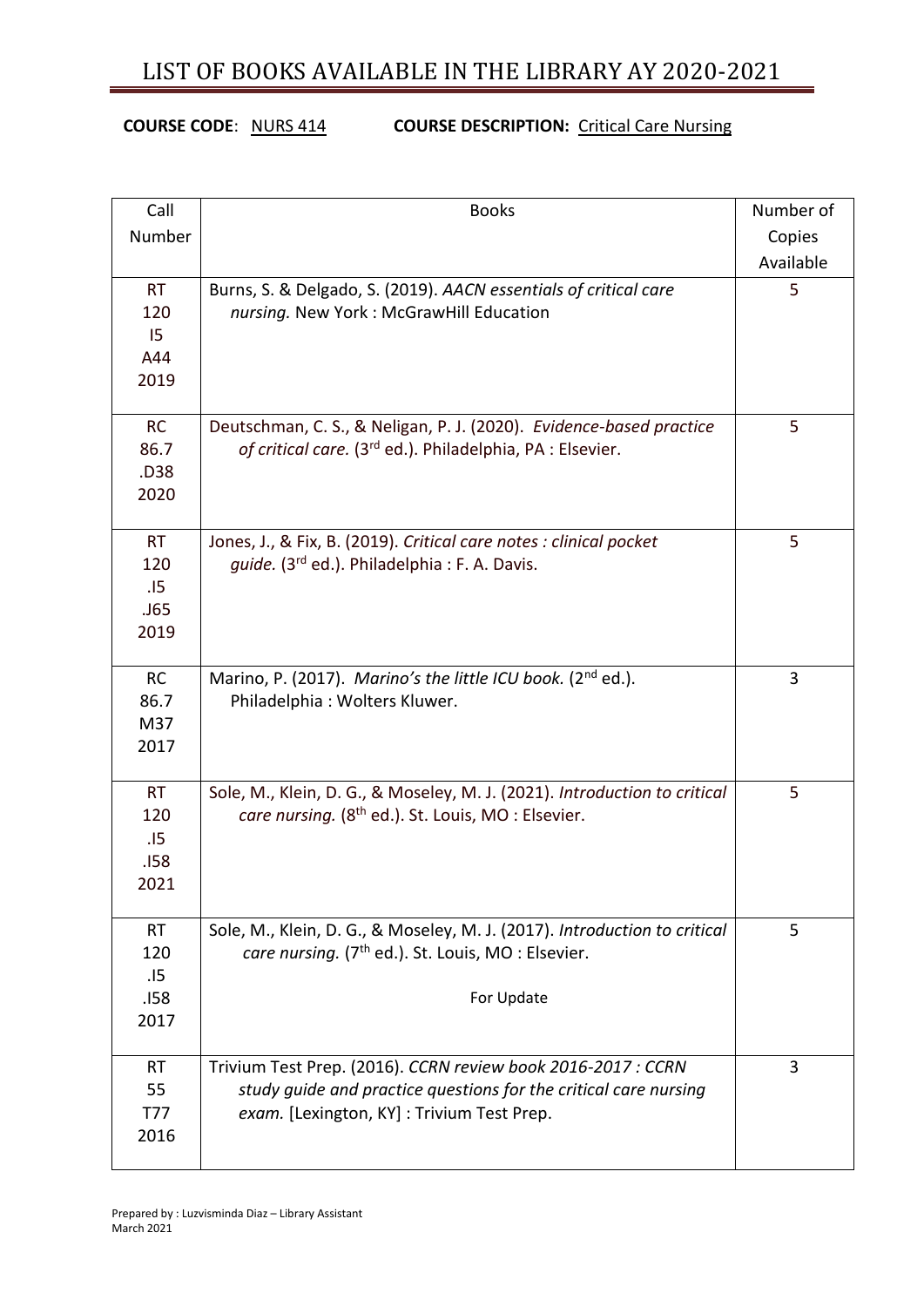| <b>RT</b><br>120<br>15<br>E83<br>2020   | Urden, L. D., Stacy, K. M., & Lough, M. E. (2020). Priorities in critical<br>care nursing. (8 <sup>th</sup> ed.). St. Louis, MO: Mosby                    | 3 |
|-----------------------------------------|-----------------------------------------------------------------------------------------------------------------------------------------------------------|---|
| <b>RT</b><br>120<br>.15<br>C752<br>2018 | Urden, L. D., Stacy, K. M., & Lough, M. E. (2018). Critical care nursing<br>: diagnosis and management. $(8th$ ed.). Maryland Heights, MO :<br>Elsevier   | 3 |
| <b>RT</b><br>120<br>.15<br>A17<br>2017  | Wiegand, D. L. (Ed.). (2017). AACN procedure manual for high<br>acuity, progressive and critical care. (7 <sup>th</sup> ed.). St. Louis, MO:<br>Elsevier. | 3 |

#### OTHER REFERENCES

#### COPYRIGHT 2015 AND BELOW

| Call       | <b>Books</b>                                                                    | Number of |
|------------|---------------------------------------------------------------------------------|-----------|
| Number     |                                                                                 | Copies    |
|            |                                                                                 | Available |
| <b>RT</b>  | Alspach, J. (2006). Core curriculum for critical care nursing.                  | 6         |
| 120        | (6th ed.). St. Louis: Saunders Elsevier.                                        |           |
| .I5        |                                                                                 |           |
| C63        |                                                                                 |           |
| 2006       |                                                                                 |           |
| <b>RC</b>  | American Medical Association handbook of first aid and                          | 25        |
| 86.8       | emergency care (rev ed.). (2000). Dallas: AHA.                                  |           |
| A426       |                                                                                 |           |
| 2000       |                                                                                 |           |
| <b>RC</b>  | American Heart Association (2011). Advanced Cardiovascular                      | 5         |
| 675        | Life Support Provider Manual. Dallas: AHA.                                      |           |
| A378       |                                                                                 |           |
| 2011       |                                                                                 |           |
| <b>RT</b>  | Benner, P., Kyriakidis, P. H., & Stannard, D. (2011). Clinical                  | 5         |
| 120        | wisdom and intervention in acute and critical care: a                           |           |
| .15        | <i>thinking-in-action approach.</i> (2 <sup>nd</sup> ed.). New York : Springer. |           |
| <b>B46</b> |                                                                                 |           |
| 2011       |                                                                                 |           |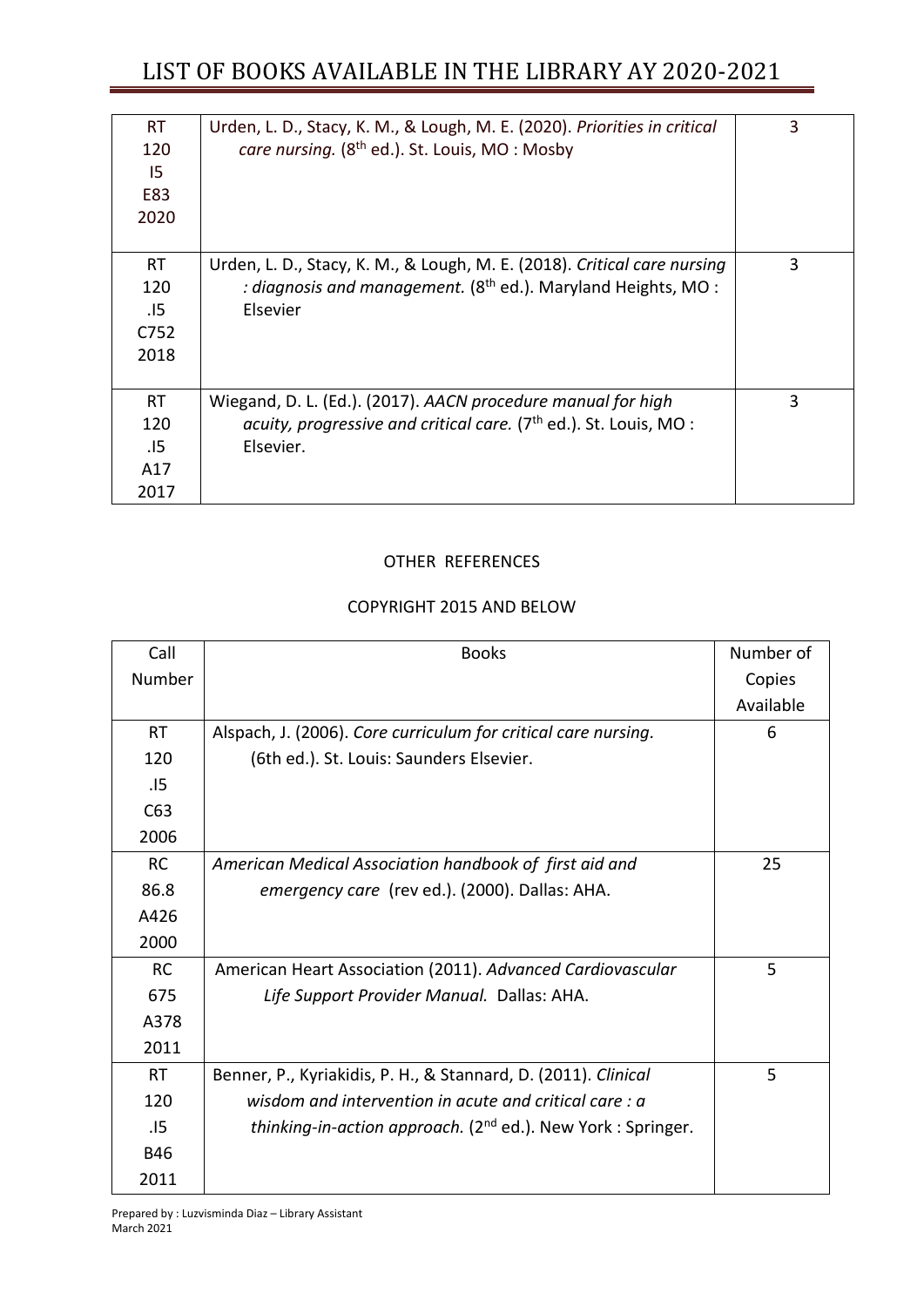| <b>RC</b> | Brosche, T. (2010). The EKG handbook. Sudbury, Mass.: Jones &              | 8                |
|-----------|----------------------------------------------------------------------------|------------------|
| 683.5     | Bartlett.                                                                  |                  |
| .E5       |                                                                            |                  |
| B726      |                                                                            |                  |
| 2010      |                                                                            |                  |
| <b>RT</b> | Burns, S. M. (Ed.). (2014). AACN essentials of critical care               | 5                |
| 120       | nursing. (3rd ed.). New York: McGraw Hill Education                        |                  |
| 15        | Medical.                                                                   |                  |
| A44       |                                                                            |                  |
| 2014      |                                                                            |                  |
| <b>RC</b> | Burns, S. M. (Ed). (2006). AACN protocols for practice:                    | 3                |
| 670.5     | noninvasive monitoring (2nd ed.). Sudbury, Mass.: Jones                    |                  |
| H45 A23   | and Bartlett.                                                              |                  |
| 2006      |                                                                            |                  |
| <b>RC</b> | Burns, S. M. (ed). (2007). AACN protocols for practice. Care of            | 3                |
| 735       | mechanically ventilated patients (2nd ed.). Sudbury, mass.                 |                  |
| R48 A33   | : Jones and Bartlett.                                                      |                  |
| 2007      |                                                                            |                  |
| <b>RJ</b> | Core curriculum for neonatal intensive care nursing (4 <sup>th</sup> ed.). | 5                |
| 253.5     | (2010). St. Louis, Mo.: Saunders Elsevier.                                 |                  |
| C67       |                                                                            |                  |
| 2010      |                                                                            |                  |
| <b>RD</b> | Hardin, S. R., & Kaplow, R. (Eds.). (2010). Cardiac Surgery                | 3                |
| 598       | essentials for critical care nursing. Sudbury, Mass. : Jones               |                  |
| C3455     | and Bartlett.                                                              |                  |
| 2010      |                                                                            |                  |
| <b>RC</b> | Hazinski, M., Samso, R., Schexnayder, S., & Ashcraft, J. (Eds.).           | 5                |
| 675       | (2010). 2010 Handbook of emergency cardiovascular care                     |                  |
| H36       | for healthcare Providers. Dallas, Texas: American Heart                    |                  |
| 2010      | Association                                                                |                  |
| RM        | I.V. therapy made incredibly easy! (4th ed.). (2010). Philadelphia:        | 5                |
| 170       | Wolters Kluwer Health/Lippincott Williams & Wilkins.                       |                  |
| 125       |                                                                            |                  |
| 2010      |                                                                            |                  |
| <b>RT</b> | Jones, J. (2009). Critical care notes: clinical pocket guide.              | $\boldsymbol{3}$ |
| 120       | Philadelphia: F.A. Davis.                                                  |                  |
| .15       |                                                                            |                  |
| J65       |                                                                            |                  |
| 2009      |                                                                            |                  |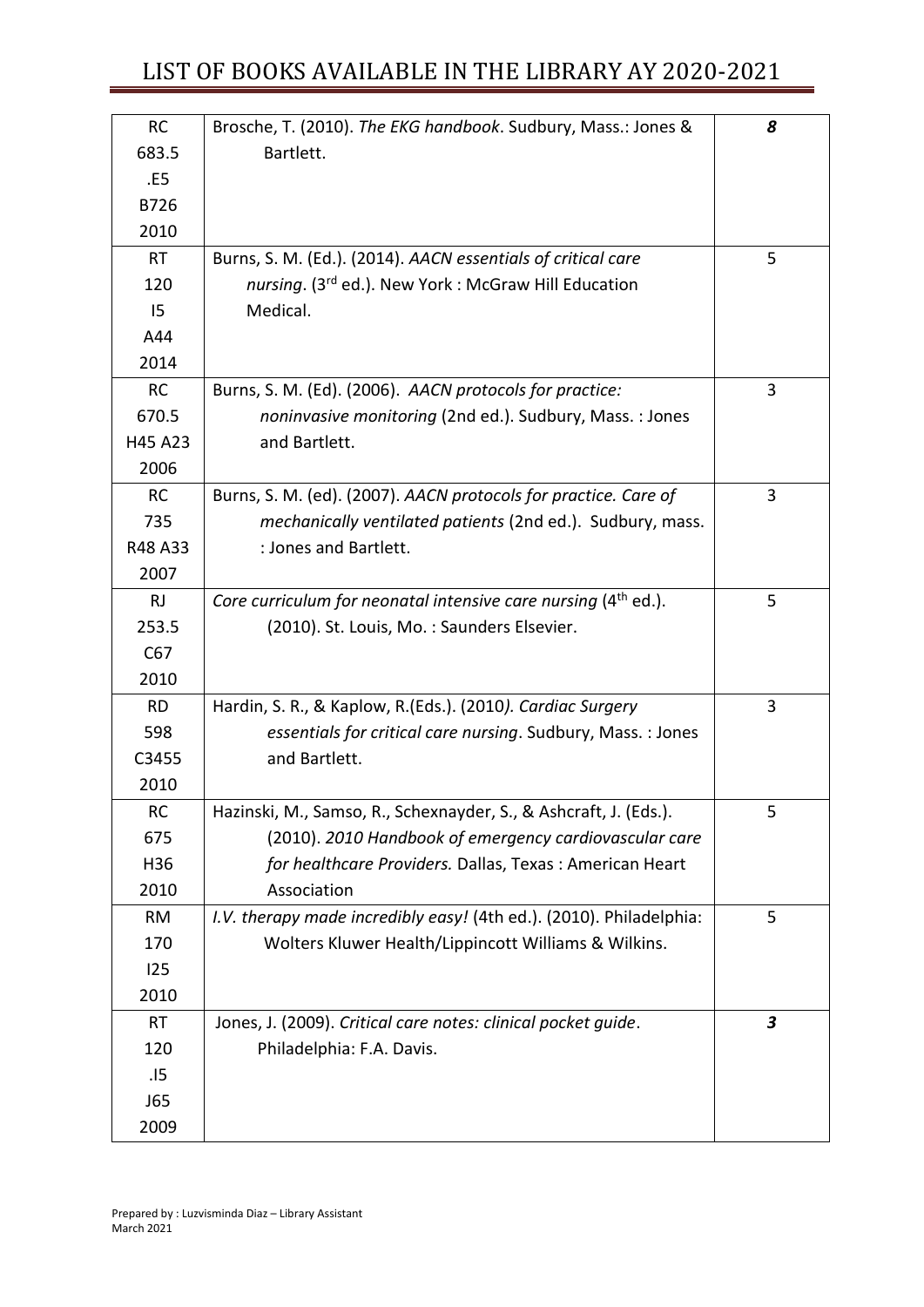| <b>RC</b>     | Jones, S. A. (2010). ECG notes: interpretation and management      | $\boldsymbol{3}$ |
|---------------|--------------------------------------------------------------------|------------------|
| 683.5         | guide (2 <sup>nd</sup> ed.). Philadelphia: F.A. Davis.             |                  |
| .E5           |                                                                    |                  |
| J65           |                                                                    |                  |
| 2010          |                                                                    |                  |
| <b>RT</b>     | Kaplow, R. (2007). Critical care nursing: synergy for optimal      | 3                |
| 120           | outcomes. Sudbury, mass.: Jones and Bartlett                       |                  |
| <b>I5 K37</b> |                                                                    |                  |
| 2007          |                                                                    |                  |
| IM            | Keogh, J. (2013). Schaum's outline of critical care nursing. NY :  | 2                |
| <b>RT</b>     | McGrawHill.                                                        |                  |
| 120.15        |                                                                    |                  |
| K46           |                                                                    |                  |
| 2013          |                                                                    |                  |
| <b>RT</b>     | LeMone, P. (2011). Medical-surgical nursing : critical thinking in | 5                |
| 41            | patient care. (5 <sup>th</sup> ed.). NJ : Pearson                  |                  |
| M493          |                                                                    |                  |
| 2011          |                                                                    |                  |
| <b>RT</b>     | Lippincott's Visual encyclopedia of clinical skills. (2009).       | 3                |
| 21            | Philadelphia: Wolters Kluwer Health/ Lippincott Williams           |                  |
| L57           | & Wilkins                                                          |                  |
| 2009          |                                                                    |                  |
| <b>RC</b>     | Littlejohns, L. R., & Bader, M. (Eds). (2009). AACN-AANN           | 3                |
| 350.5         | Protocols for practice. Monitoring technologies in critical        |                  |
| A117          | ill neuroscience patients. Sudbury, Mass. : Jones and              |                  |
| 2009          | Bartlett.                                                          |                  |
| <b>RT</b>     | Lynn-McHale Wiegand, D. J. (Ed.). (2011). AACN procedure           | 5                |
| 120           | Manual for critical care (6th ed.). St. Louis, Mo.:                |                  |
| .15           | Elsevier/Saunders.                                                 |                  |
| A17           |                                                                    |                  |
| 2011          |                                                                    |                  |
| <b>RT</b>     | Morton, P. G., & Fontaine, D. K. (2013). Critical care nursing: A  | 5                |
| 120           | holistic approach (10th ed.). Philadelphia: Wolters                |                  |
| .15           | Kluwer/Lippincott Williams & Wilkins.                              |                  |
| M67           |                                                                    |                  |
| 2013          |                                                                    |                  |
| <b>RT</b>     | Medina, J., & Puntillo, K. (eds.). (2006). AACN Protocols for      | 3                |
| 120.15        | practice. Palliative care and end-of-life issues in critical       |                  |
| A174          | care. Sudbury, Mass.: Jones and Bartlett.                          |                  |
| 2006          |                                                                    |                  |
|               |                                                                    |                  |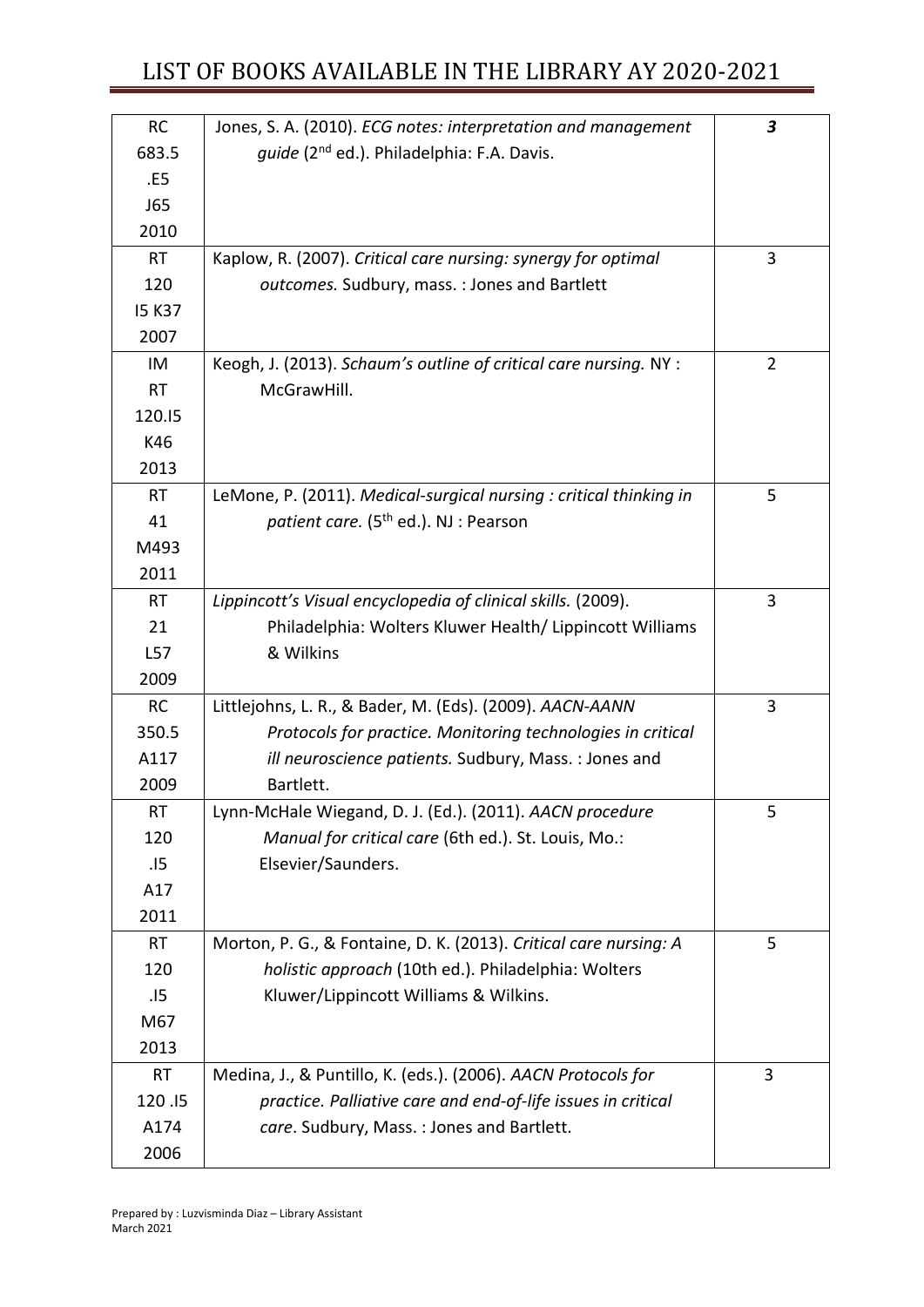| <b>RT</b>   | Mims, B. (2004). Critical care skills: Clinical handbook (2nd ed.).        | 25 |
|-------------|----------------------------------------------------------------------------|----|
| 120         | W.B. Saunders.                                                             |    |
| .15         |                                                                            |    |
| C758        |                                                                            |    |
| 2004        |                                                                            |    |
| <b>RT</b>   | Morton, P.G. (2013). Critical care nursing: a holistic approach.           | 5  |
| 120.15      | (10 <sup>th</sup> ed.) Philadelphia: Wolters Kluwer, Lippincott Williams & |    |
| M67         | Wilkins                                                                    |    |
| 2013        |                                                                            |    |
| <b>RT</b>   | Morton, P.G. (2009). Critical care nursing: a holistic approach.           | 3  |
| 120.15      | (9th ed.). Philadelphia: Wolters Kluwer, Lippincott Williams               |    |
| M67         | & Wilkins                                                                  |    |
| 2009        |                                                                            |    |
| <b>MSNM</b> | Motacki, K., & Burke, K. (2011). Nursing delegation and                    | 3  |
| <b>RT</b>   | management of patient care. Missouri: Mosby/Elsevier                       |    |
| 89          |                                                                            |    |
| M68         |                                                                            |    |
| 2011        |                                                                            |    |
| <b>RT</b>   | Perrin, K. O. (2009). Understanding the essentials of critical care        | 5  |
| 120.15      | nursing. Upper Saddle River, N.J.: Pearson Prentice Hall.                  |    |
| P47         |                                                                            |    |
| 2009        |                                                                            |    |
| <b>RT</b>   | Porter, W. (2009). Critical care nursing handbook. Sudbury,                | 3  |
| 120.15      | Mass.: Jones and Bartlett                                                  |    |
| P67         |                                                                            |    |
| 2009        |                                                                            |    |
| <b>RT</b>   | Rubenfeld, M. G. & Scheffer, B. K. (2010). Critical thinking tactics       | 3  |
| 42          | for nurses: achieving the IOM competencies (2nd ed.).                      |    |
| R78         | Sudburry, Mass.: Jones & Bartlett.                                         |    |
| 2010        |                                                                            |    |
| <b>RC</b>   | Sinz, E., & Navarro, K.(Eds.). (2011). Advanced cardiovascular life        | 5  |
| 675         | support : provider manual. USA : American Heart                            |    |
| A378        | Association.                                                               |    |
| 2011        |                                                                            |    |
| RT          | Sole, M. L., Klein, D. G., & Moseley, M. J. (Eds.). (2013).                |    |
| 120         | Introduction to critical care nursing (6th ed.). St. Louis,                | 25 |
| .15         | Missouri: Elsevier/Saunders.                                               |    |
| 158         |                                                                            |    |
| 2013        | Required Textbook as per Course Specs AY2018-2019                          |    |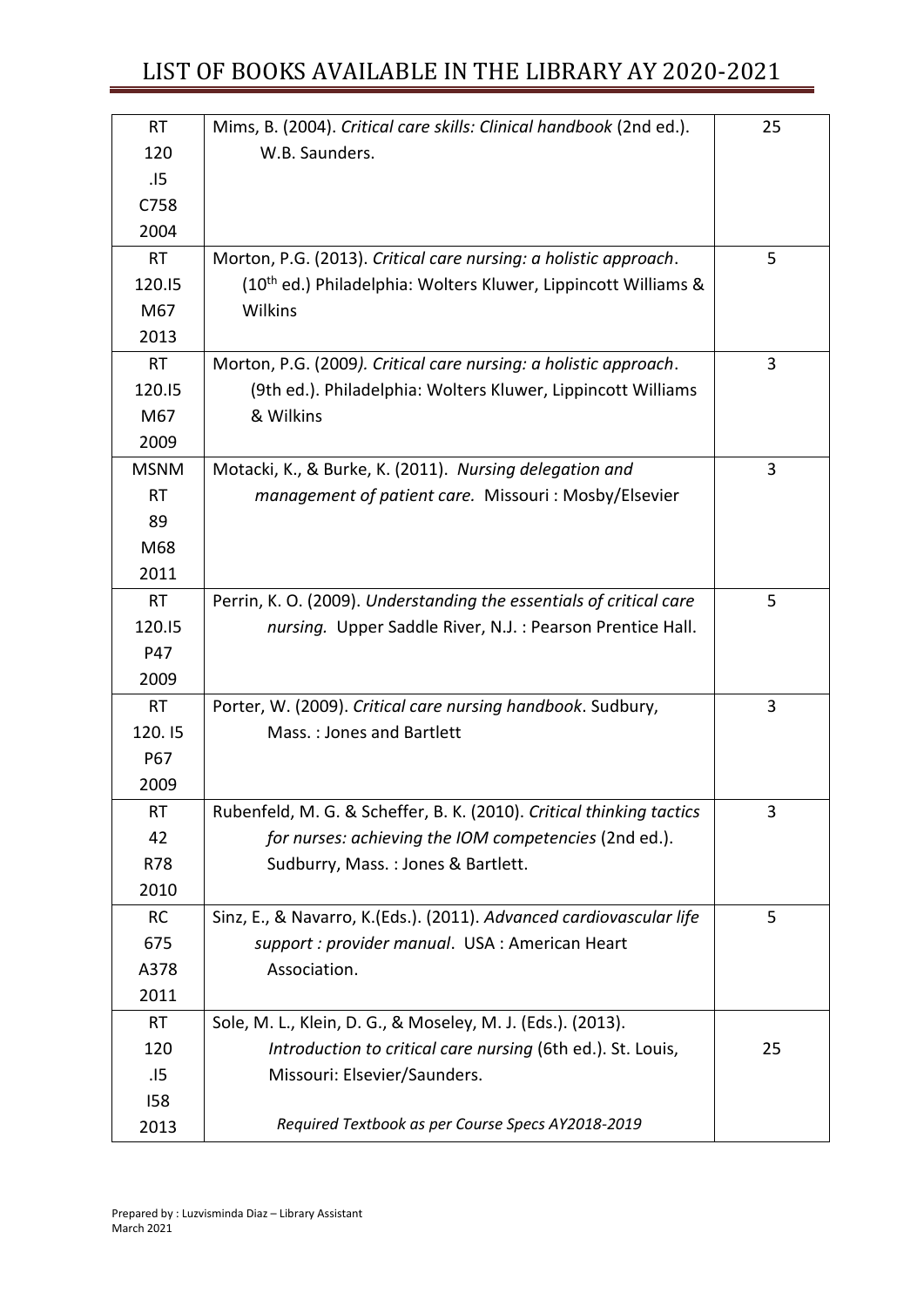| <b>RT</b> | Sole, et al. (2005). Introduction to critical care nursing (4th ed.). | 8  |
|-----------|-----------------------------------------------------------------------|----|
| 120       | St. Louis: Mosby.                                                     |    |
| 15        |                                                                       |    |
| 158       |                                                                       |    |
| 2005      |                                                                       |    |
| <b>RT</b> | Sole, et al. (2009). Introduction to critical care nursing (5th ed.). | 25 |
| 120       | St. Louis: Mosby.                                                     |    |
| 15        | (Required Textbook)                                                   |    |
| 158       |                                                                       |    |
| 2009      |                                                                       |    |
| <b>RT</b> | Urden, L. D., Stacy, K. M., & Lough, M. E. (2014). Critical care      | 5  |
| 120       | nursing: Diagnosis and management (7th ed.). St. Louis, MO:           |    |
| .15       | Elsevier/Mosby.                                                       |    |
| C752      |                                                                       |    |
| 2014      |                                                                       |    |
| <b>RT</b> | Urden, L.D., Stacey, K. M., & Lough, M. E. (2004). Priorities in      | 25 |
| 120       | critical care nursing. (4th ed.). St. Louis: Mosby.                   |    |
| 15        |                                                                       |    |
| E83       |                                                                       |    |
| 2004      |                                                                       |    |
| <b>RT</b> | Urden, L.D., Stacey, K. M., & Lough, M. E. (Eds.). (2010). Critical   | 5  |
| 120       | care nursing : Diagnosis and management (6th ed.). St.                |    |
| 15        | Louis: Mosby.                                                         |    |
| C752      |                                                                       |    |
| 2010      |                                                                       |    |
| <b>RT</b> | Urden, S. K., & Lough, M. (Eds.). (2006). Thelan's critical care      | 11 |
| 120       | nursing: diagnosis and management (5th ed.). St. Louis:               |    |
| .15       | Mosby.                                                                |    |
| C752      |                                                                       |    |
| 2006      |                                                                       |    |
| <b>RT</b> | Urden, S. K., & Lough, M.(Eds.). (2002). Thelan's critical care       | 4  |
| 120       | nursing: diagnosis and management (2nd ed.). St. Louis:               |    |
| 15        | Mosby.                                                                |    |
| B752      |                                                                       |    |
| 2002      |                                                                       |    |
| <b>RT</b> | Wagner, K. D., Johnson, K. L., & Kidd, P. S. (2006). High-acuity      | 5  |
| 120.15    | nursing (4th ed.). Upper Saddle River, N.J. :                         |    |
| K53       | Pearson/Prentice Hall.                                                |    |
| 2006      |                                                                       |    |
| RT        | Whetstone Foster, J. G., & Prevost, S. S. (2012). Advanced            | 5  |
| 120       | practice nursing of adults in acute care. Philadelphia: F.A.          |    |